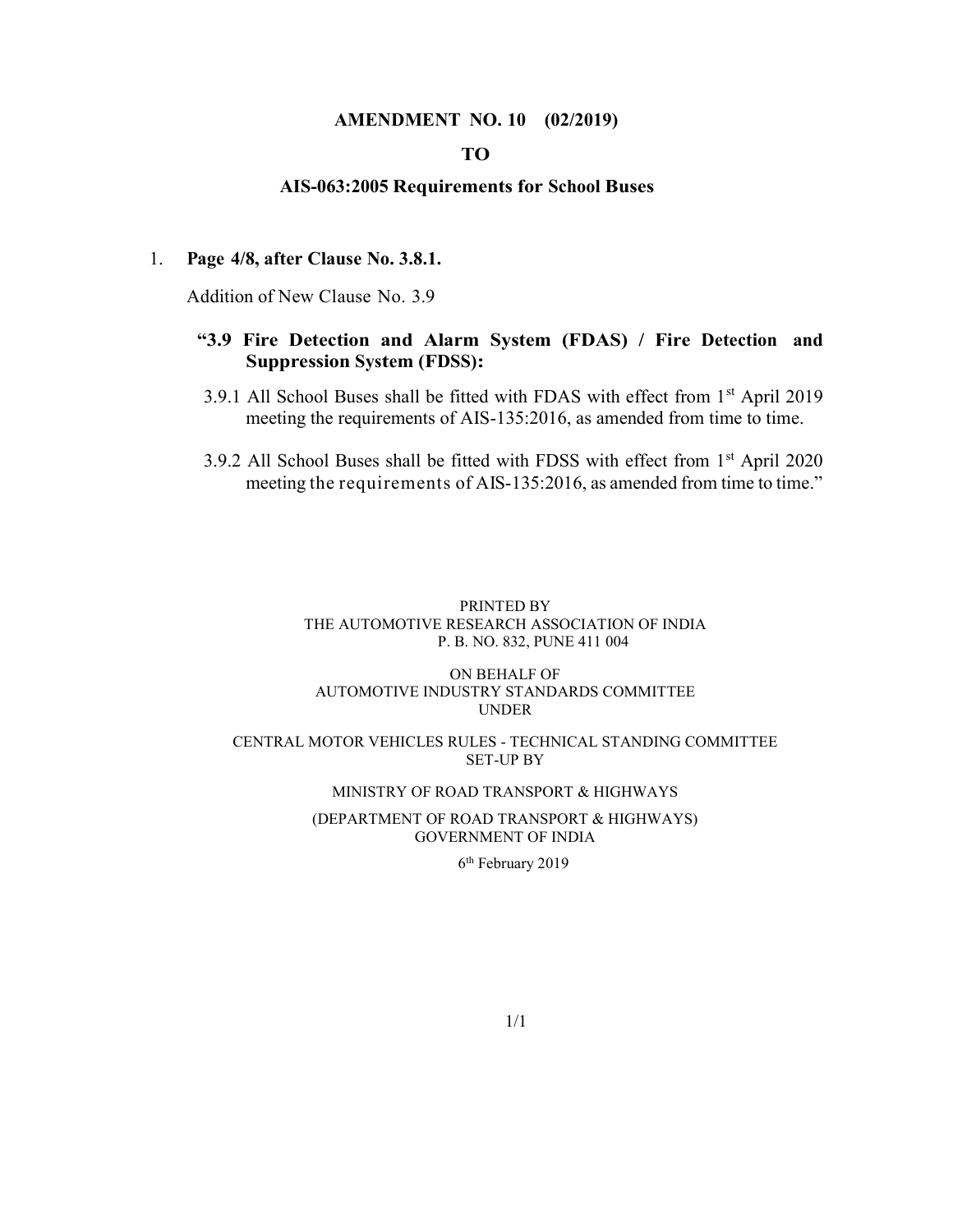# AUTOMOTIVE INDUSTRY STANDARD

# Requirements for School Buses

PRINTED BY: THE AUTOMOTIVE RESEARCH ASSOCIATION OF INDIA P.B. NO. 832, PUNE 412 004

ON BEHALF OF: AUTOMOTIVE INDUSTRY STANDARDS COMMITTEE

UNDER CENTRAL MOTOR VEHICLE RULES - TECHNICAL STANDING COMMITTEE

> SET-UP BY MINISTRY OF SHIPPING, ROAD TRANSPORT & HIGHWAYS (DEPARTMENT OF ROAD TRANSPORT & HIGHWAYS) GOVERNMENT OF INDIA

> > March 2018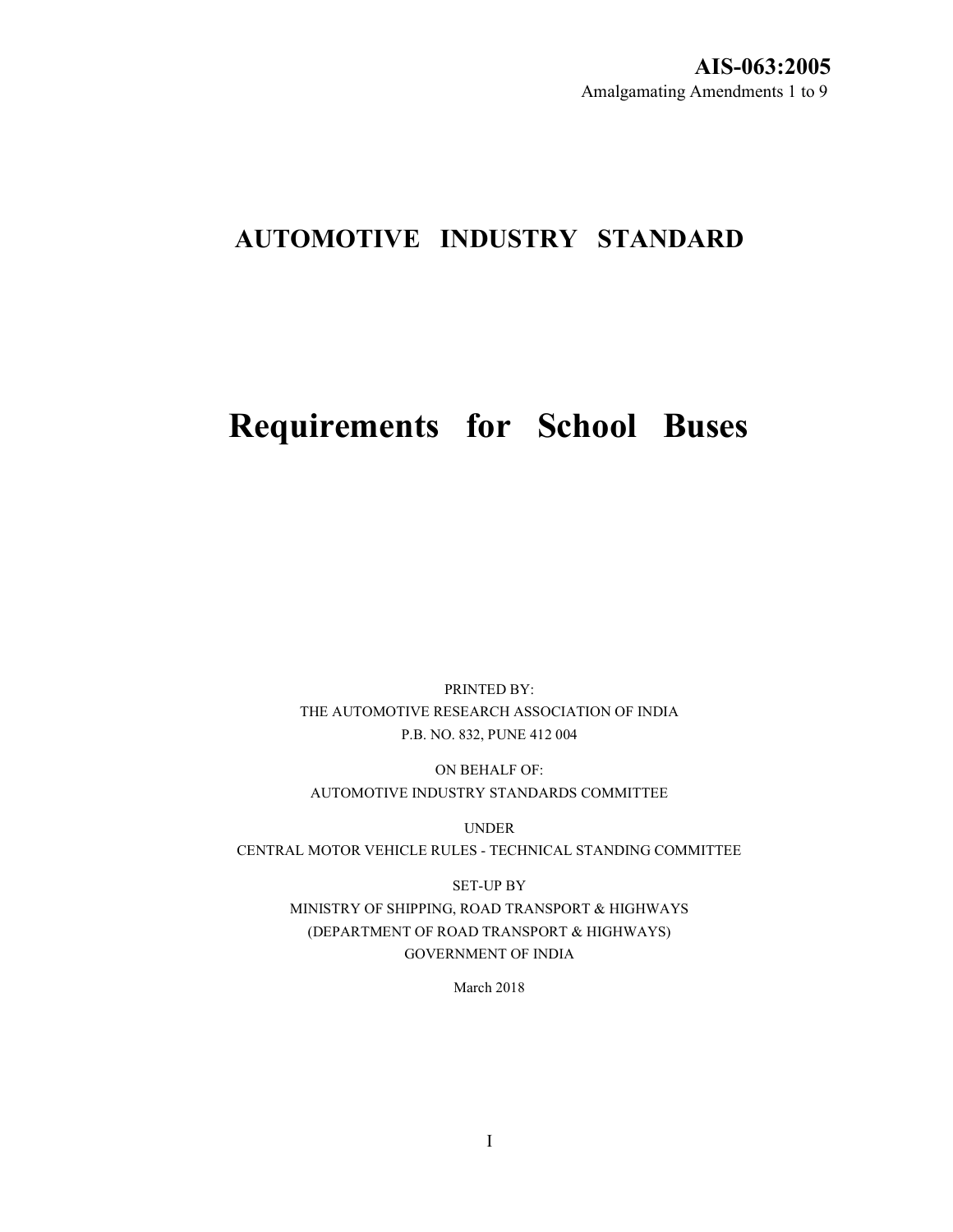# Status Chart of the Standard to be used by the purchaser for updating the record

| Sr.<br>No. | Corr-<br>igenda | Amend-<br>ment | <b>Revision</b> | Date | Remark | Misc. |
|------------|-----------------|----------------|-----------------|------|--------|-------|
|            |                 |                |                 |      |        |       |
|            |                 |                |                 |      |        |       |
|            |                 |                |                 |      |        |       |
|            |                 |                |                 |      |        |       |
|            |                 |                |                 |      |        |       |
|            |                 |                |                 |      |        |       |
|            |                 |                |                 |      |        |       |

General Remarks: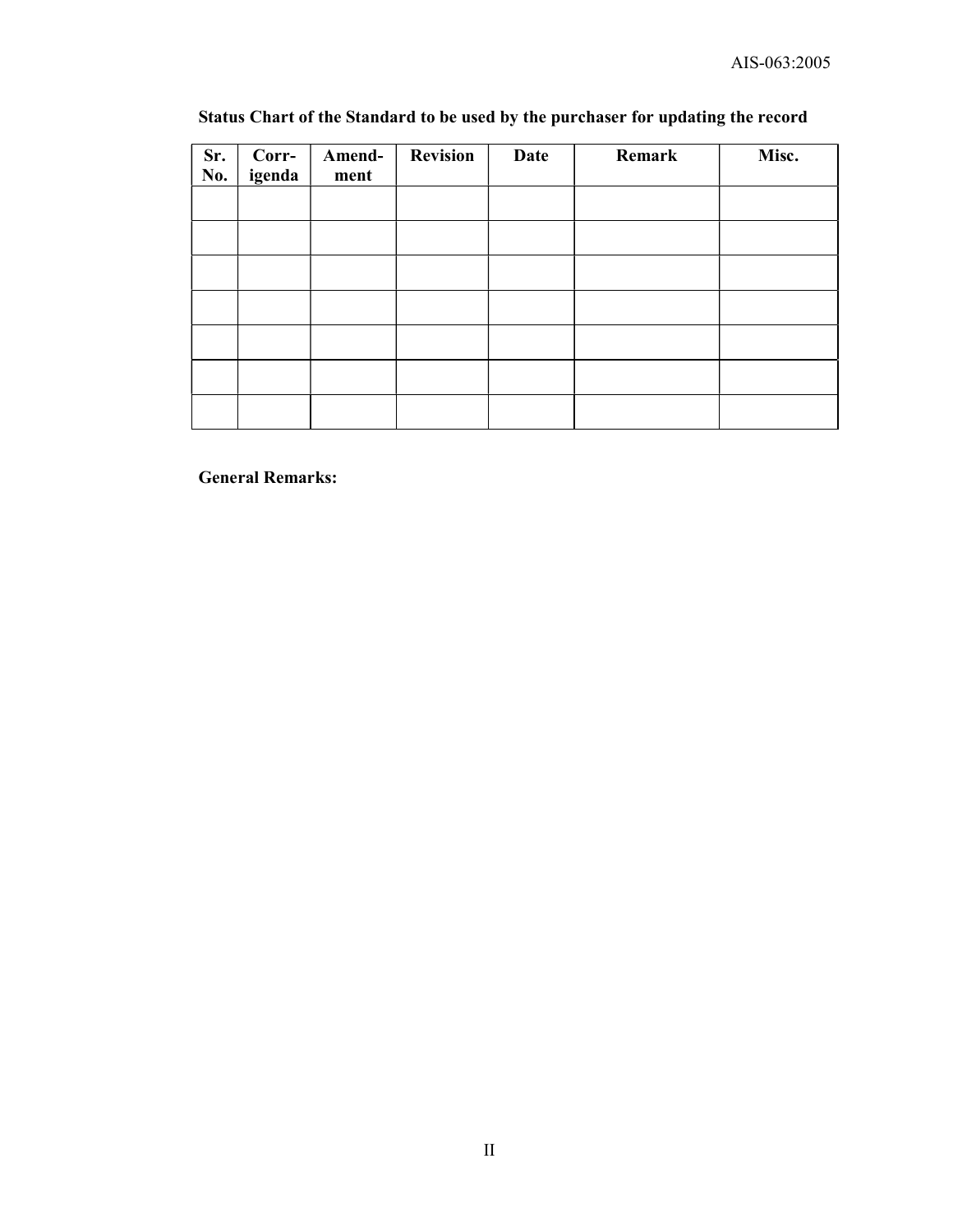# INTRODUCTION

The Government of India felt the need for a permanent agency to expedite the publication of standards and development of test facilities in parallel when the work on the preparation of the standards is going on, as the development of improved safety critical parts can be undertaken only after the publication of the standard and commissioning of test facilities. To this end, the Ministry of Surface Transport (MOST) has constituted a permanent Automotive Industry Standard Committee (AISC) vide order No. RT-11028/11/97-MVL dated September 15, 1997. The standards prepared by AISC will be approved by the permanent CMVR Technical Standing Committee (CTSC). After approval, the Automotive Research Association of India, (ARAI), Pune, being the secretariat of the AIS Committee, has published this standard. For better dissemination of this information ARAI may publish this document on their Web site.

The need was felt to specially address the requirements pertaining to school buses, giving importance to the safety of school children.

This standard lays down the specific requirements for school buses and would be a necessary adjunct to the "Code of Practice for Bus Body Design and Approval – AIS-052 (Rev. 1)."

The compositions of Automotive Industry Standards Committee (AISC) for Vehicles with GVW of more than 3.5 tonnes and Permanent Automotive Industry Standards Committee responsible for preparation of this amalgamation of standard are given in Annexure I and II respectively.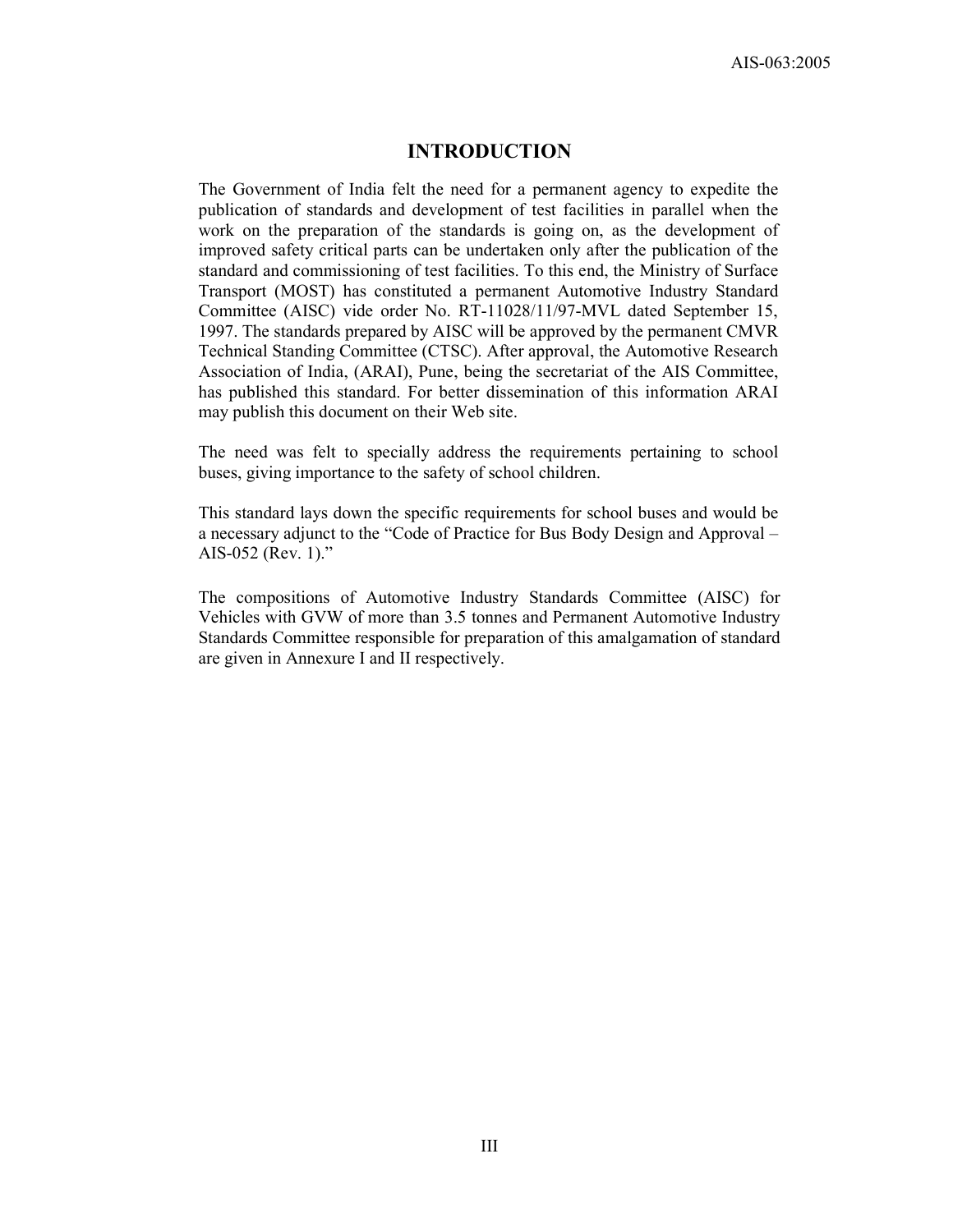# Requirements for School Buses

## 1.0 SCOPE

This standard lays down special requirements for school buses over and above the requirements laid for buses in "AIS-052 Code of Practice for Bus Body Design and Approval". The standard shall apply to buses with a seating capacity of 13 passengers and above excluding driver meant for transporting school children to and from school. These additional requirements are being laid down for the following reasons.

- (i) To maximize safety and minimize severity of injuries.
- (ii) To take care of specific needs related to school going children.

#### 2.0 DEFINITIONS:

For the purposes of this standard the following definitions shall apply.

- 2.1 **Stop signal arm'** is a device that can be extended outward from the side of school bus, to provide a signal to other motorists not to pass the bus because it has stopped to load or discharge passengers.
- 2.2 'Speed governor' is a device used to limit the speed of a school bus.
- 2.3 'Retracting step' is a step used for entry into bus, but when not in use can be retracted inward and upward to enable normal operation of the bus.
- 2.4 'School bus insignia' is the symbol to be imprinted on the bus. This is used internationally as a symbol for child safety (Refer Figure 1).

#### 3.0 REQUIREMENTS:

#### 3.1 Identification:

3.1.1 All school buses shall have an external colour of `Golden Yellow'. For school identification, a band of  $150$ mm  $\pm 10$  mm wide of `Golden Brown' colour shall be provided on both longitudinal sides of the bus below the window level.

## 3.1.2 Insignia Location

The 'school bus insignia' shall be either of square or circular in shape with dimension of 350 x 350 mm or 350 mm diameter and a back drop of golden yellow colour with the symbol in black colour. The template drawn to 1:2 scale is shown in Figure 1. This shall be provided on the outer surface of the bus in a visible location on the front and the rear.

In case, if it is not possible to accommodate insignia of size 350 x 350 mm or 350 mm diameter, size can be reduced to 200 x 200 mm or 200 mm diameter.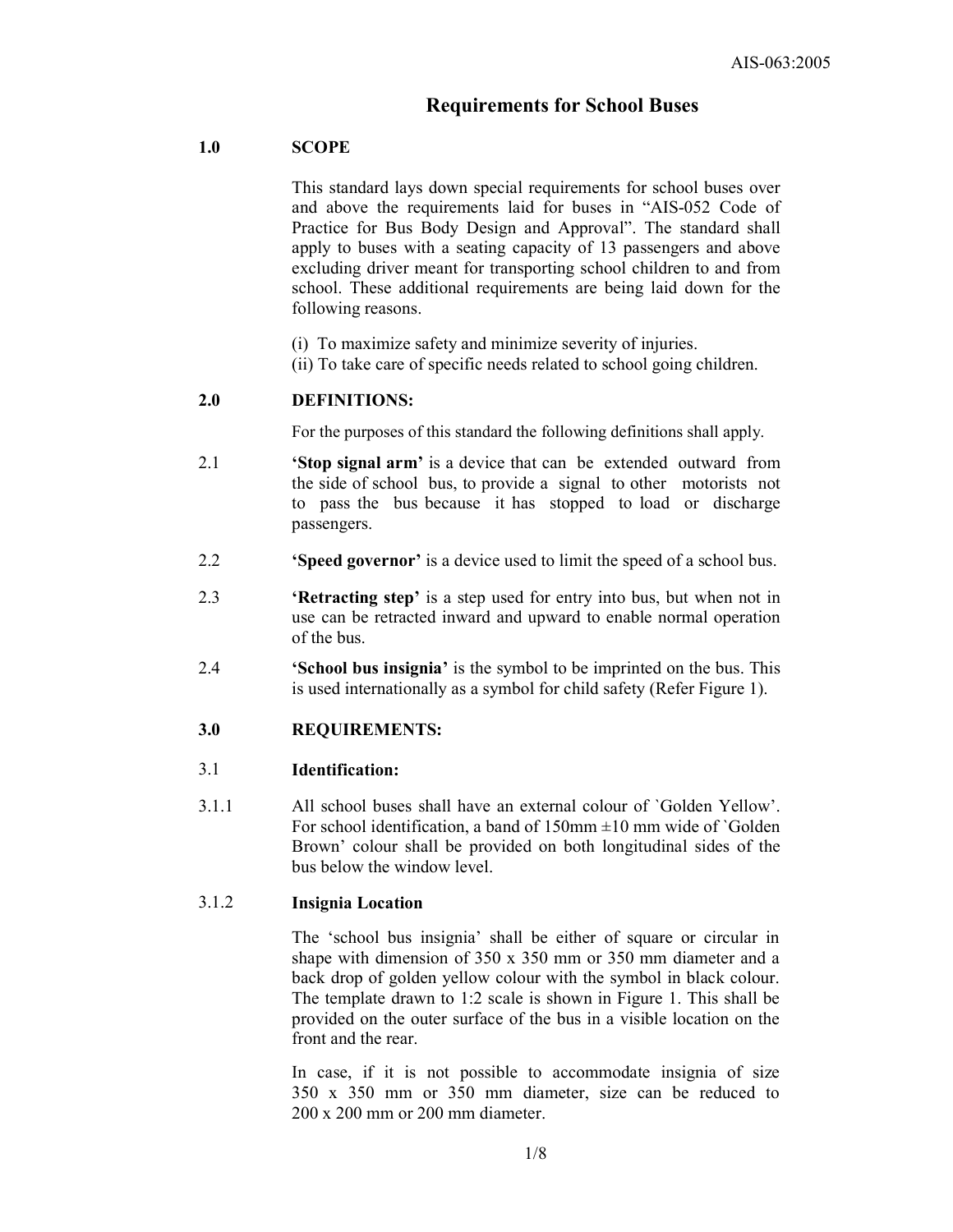# 3.2 Emergency Exits:

- 3.2.1 Position and Number of Emergency Exits: All school buses other than mini & midi, shall have an emergency exit on the opposite side of the service door. In addition, there shall be an emergency exit on the rear side of the bus. However, in case of mini & midi school buses, there shall be a minimum of one emergency exit and same shall be situated either on the opposite side of the service door or at the rear side of the bus. The lower edge of the emergency door shall be at the level of the bus floor and top edge shall be at the level of window upper edge.
- 3.2.2 Passenger Safety: Whenever the bus passenger door or emergency Exit/door opens, the driver of the bus must get the indication of the same through a buzzer. The emergency doors shall be kept closed in the normal condition.
- 3.3 Vehicle Entry: The lowest footstep height shall not be more than 300 mm from the ground and the vehicle may be provided with folding or retracting steps and if provided, the driver of the bus shall get the indication of the same through a flashing light or buzzer or suitable means while attempting to start the vehicle without folding or retracting the steps."

# 3.4 Seat Design:

# 3.4.1 Interior Protection:

- 3.4.1.1 All parts in Head Room (Free height over seating position) shall have a radius of not less than 2.5 mm. In addition, buses shall meet the requirements of interior fittings as specified in AIS-047 as amended from time to time.
- 3.4.1.2 All parts in gangway up to height of 1200 mm from bus floor shall have a radius not less than 25mm. Alternatively its shore hardness shall not be more than 20 Shore A hardness.

# 3.4.2 Storage Racks:

- 3.4.2.1 Storage racks of 300 mm minimum depth to be provided beneath all passenger seats, except the seats mounted above any tyre humps and last row of seat.
- 3.4.3 Seat Layout: All seats should be forward facing except in the case of seats facing the passenger step well, which should not face the door. Alternatively a partition which prevents the child from falling into the step well shall be provided. However, this requirement of partition shall not be applicable to buses in which passenger step well does not exist.
- 3.4.4 Seat Dimensions: Every seating position for school children shall be at least 265 mm in width and 350 mm in depth.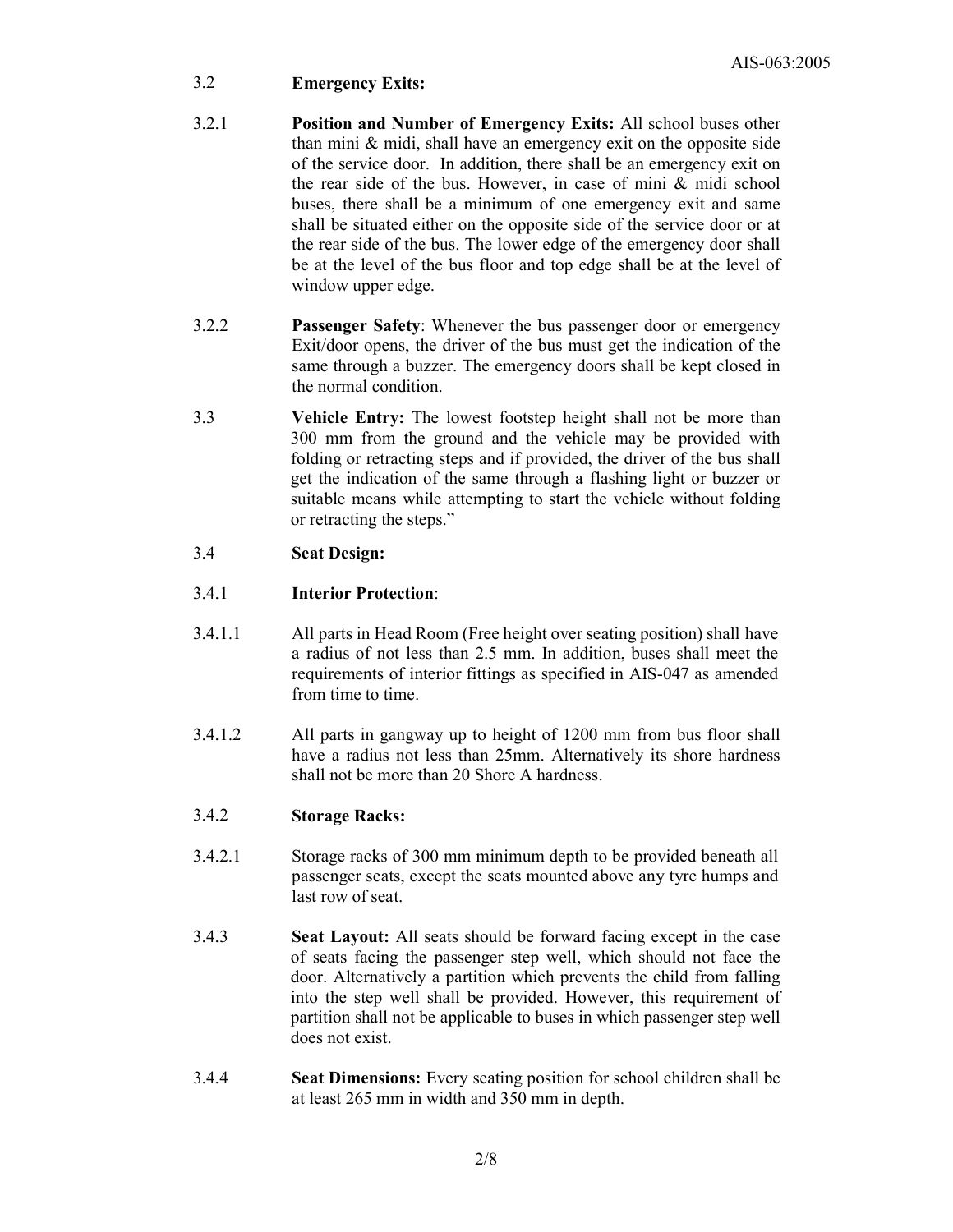3.4.5 For calculation of Seating Capacity of school bus with respect to the specified Gross Vehicle Weight (GVW) in kg, following formula shall be used;

 $GVW = A + (B X 50^*)$ 

Where,

 $A =$  Vehicle weight in the kerb weight condition (as defined in IS 9211:  $2003$ ) + 150\*\*(kg)

In the case of electric vehicles, the weight of traction batteries is to be subtracted from the kerb weight.

 $B =$  Number of seating positions for school children excluding the driver and attendant.

- \* Weight per school child including his / her luggage (school bag, tiffin bag, etc.)
- \*\* Weight of driver and attendant including their luggage (75kg per person )"
- 3.4.6 Loads for seat strength & seat anchorage tests: Seats for school bus shall comply with strength tests as per clause No.5 and seat anchorage tests as per clause No. 7 of AIS-023:2005 with applicable loads as per Annexure II of AIS-023: 2005 as amended from time to time.

# 3.5 Stopping Signals:

Whenever the passenger door opens, the following 2 signals shall operate.

- 3.5.1 The stop signal arm should project out of the co-driver side with a minimum projection of 150 mm with the 'STOP ' sign of minimum letter height of 40 mm to be installed.
- 3.5.2 The hazard warning shall operate automatically.

#### 3.6 Speed Governor:

A speed governor complying with the requirements of Rule 118 of CMV(A)R 1989, which prevents driver from speeding beyond the speed limits set by the latest Central Government Notification shall be provided.

- 3.7 The requirements of destination board mentioned in Chapter 2 AIS-052 (Rev.1) at clause no. 2.2.15 is optional for school buses.
- 3.8 The requirements of service doors shall be as per clause no. 3.4.4 of Chapter 3 of AIS- 052 (Rev.1), however all types of school buses shall be provided with Manually Operated Service Doors(s) or Power Operated (Pneumatic/Hydraulic/Electric) Service Door(s).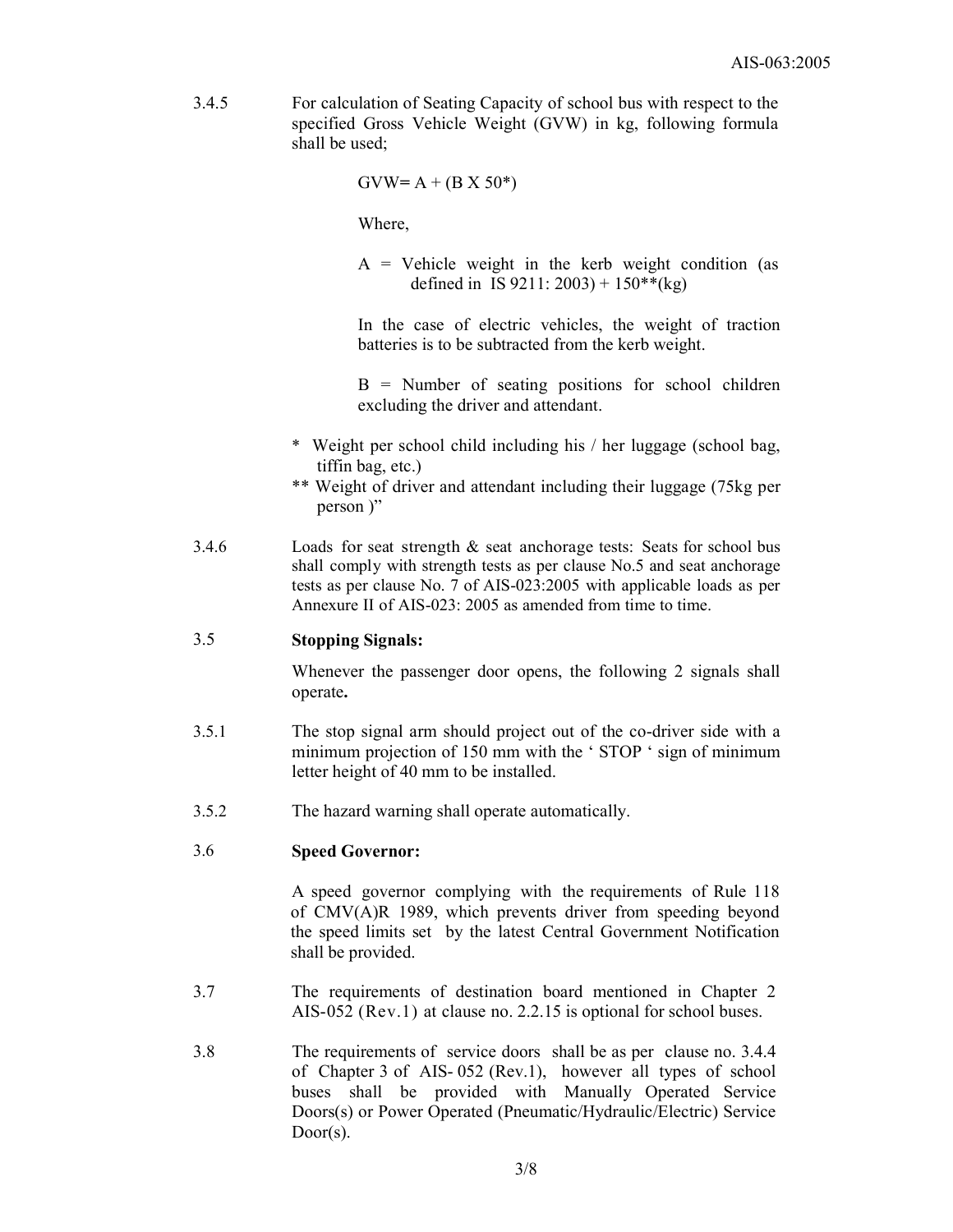- 3.8.1 Handrails and Handholds provided for service doors shall be such that they include a grasping/ gripping point available to a child standing on the ground and adjacent to the service door or any of the successive door steps. Such point shall be situated, vertically, between 400 to 1000 mm (instead of  $800 \sim 1000$  mm as specified in clause 2.2.9.11.2 of AIS-052 (Rev.1) above the ground or from the surface of each step.
- 4.0 The technical specification for School Bus requirements related parameters to be submitted by Bus Manufacturers / Bus Body Builders as per AIS-063 shall be as per Annexure-A.



All dimensions are in mm

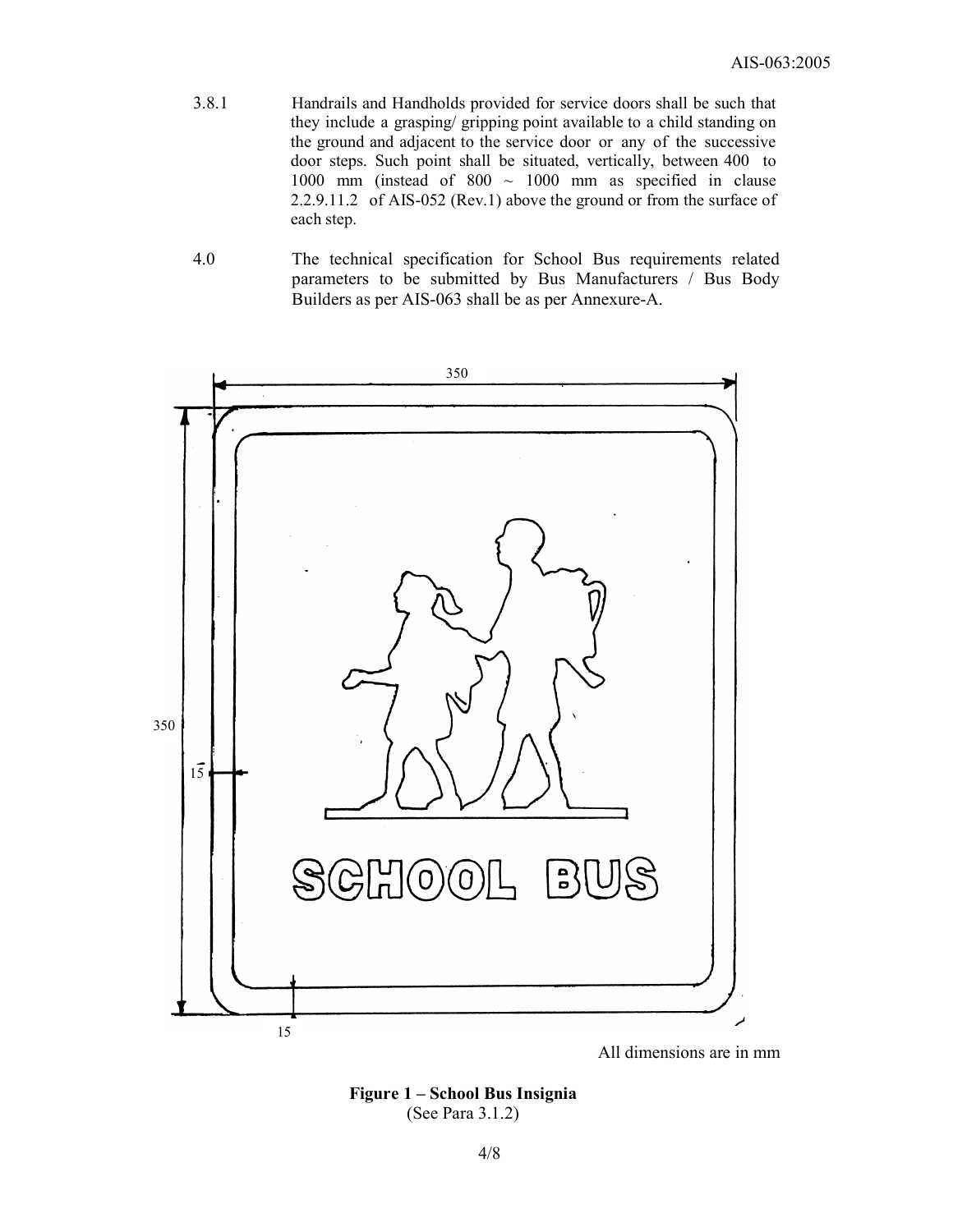#### Annexure: A

#### (See clause 4.0)

#### TECHNICAL SPECIFICATION OF SCHOOL BUS REQUIREMENTS RELATED PARAMETERS TO BE SUBMITTED) BY BUS MANUFACTURER OR BUS BODY BUILDER AS PER AIS-063:2005

| Sr. No. | <b>Parameters</b>                                                                                                    | To be submitted by manufacturer<br>/Bus Body Builder |
|---------|----------------------------------------------------------------------------------------------------------------------|------------------------------------------------------|
| 1.0     | School Bus colour                                                                                                    |                                                      |
| 1.1     | Width of Golden brown band & its Height<br>from Ground Level (mm)                                                    |                                                      |
| 2.0     | <b>School Bus Insignia</b>                                                                                           |                                                      |
| 2.1     | Dimension                                                                                                            |                                                      |
| 2.2     | Location at Front & at Rear                                                                                          |                                                      |
| 3.0     | <b>Emergency Exits</b>                                                                                               |                                                      |
| 3.1     | No. of Emergency Exits                                                                                               |                                                      |
| 3.2     | Emergency Exit type (Window/Door)                                                                                    |                                                      |
| 3.3     | Position of Emergency Exit                                                                                           |                                                      |
| 3.4     | Dimension of Emergency Exit (mm)                                                                                     |                                                      |
| 4.0     | <b>Vehicle Entry Steps</b>                                                                                           |                                                      |
| 4.1     | Height of First/Lowest Footstep From<br>Ground Level (mm)                                                            |                                                      |
| 4.2     | Height of other steps (if any) from Ground<br>Level (mm)                                                             |                                                      |
| 4.3     | Depth of step (mm)                                                                                                   |                                                      |
| 4.4     | Folding or Retracting steps(Provided/Not Provided)                                                                   |                                                      |
| 4.4.1   | if provided, its indication through a<br>Buzzer/Flashing light to the driver                                         |                                                      |
| 5.0     | <b>Service Doors</b>                                                                                                 |                                                      |
| 5.1     | Whether operated manually or power operated                                                                          |                                                      |
| 5.2     | If power operated whether operated<br>Pneumatically/Hydraulically/Electrically.                                      |                                                      |
| 6.0     | <b>Interior Protection</b>                                                                                           |                                                      |
| 6.1     | List out parts if any in the gangway lies upto<br>a height of 1200mm from bus floor, its radius or<br>Shore hardness |                                                      |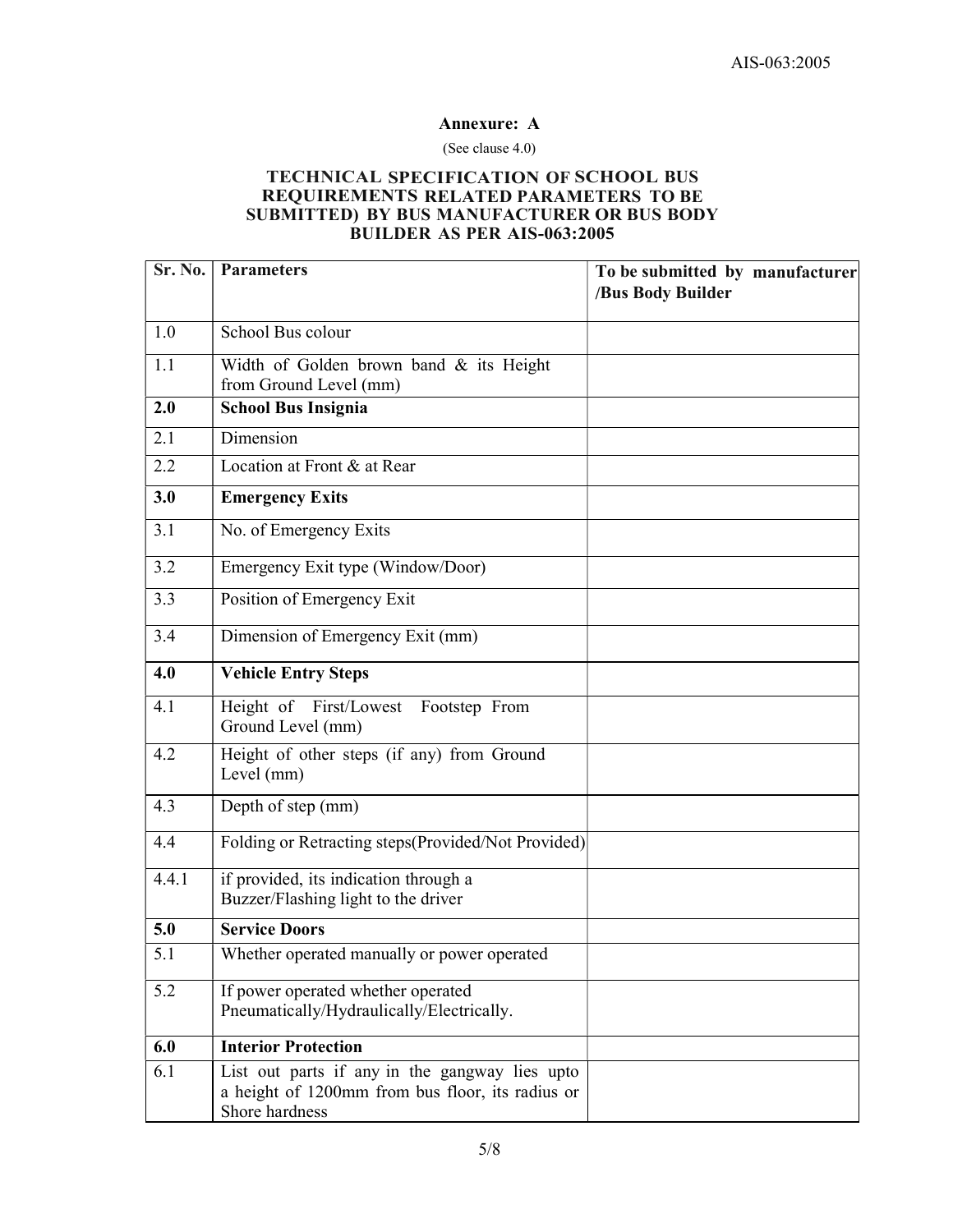| Sr. No. | <b>Parameters</b>                                                                                     | To be submitted by manufacturer<br>/Bus Body Builder |
|---------|-------------------------------------------------------------------------------------------------------|------------------------------------------------------|
|         |                                                                                                       |                                                      |
| 7.0     | <b>Storage Racks</b>                                                                                  |                                                      |
| 7.1     | Location                                                                                              |                                                      |
| 7.2     | Depth (mm)                                                                                            |                                                      |
| 8.0     | <b>Seats</b>                                                                                          |                                                      |
| 8.1     | Seating layout $(2x1, 2x2, 3x2$ and any other)                                                        |                                                      |
| 8.2     | Seat Dimension (per child) (Width x Depth) mm                                                         |                                                      |
| 8.3     | Type of partition which prevents the child from<br>falling into the step well                         |                                                      |
| 9.0     | <b>Stop Signal Sign</b>                                                                               |                                                      |
| 9.1     | Min. letter height of sign (mm)                                                                       |                                                      |
| 9.2     | Min. Projection (mm)                                                                                  |                                                      |
| 10.0    | <b>Passenger Safety</b>                                                                               |                                                      |
| 10.1    | Provision of flashing light and buzzer or<br>suitable means in case of door/Emergency door is<br>open |                                                      |
| 11.0    | Provision of Speed limiting facility as per<br>rule 118 of CMVR                                       |                                                      |

| <b>Manufacturer:</b> | Document No:    | <b>Test Agency :</b> | $\text{Cert No :}$ |
|----------------------|-----------------|----------------------|--------------------|
| Signature            |                 | <b>Signature</b>     |                    |
|                      |                 | <b>Name</b>          |                    |
| <b>Name</b>          | <b>Sheet No</b> | <b>Designation</b>   |                    |
| <b>Designation</b>   | Date            | Date of Issue        |                    |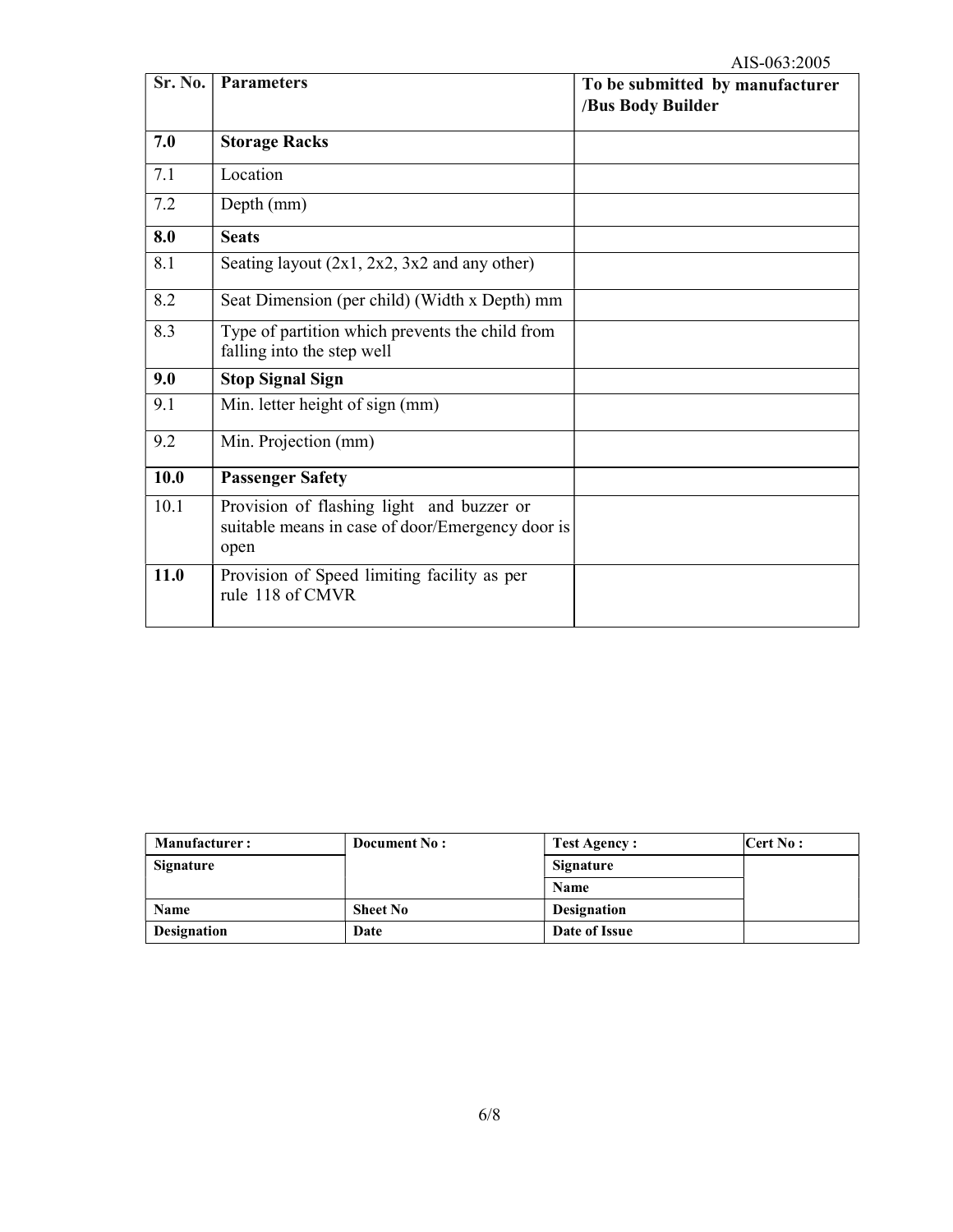# ANNEXURE I

#### (See Introduction)

# Composition of AISC for Vehicles with GVW of more than 3.5 Tonnes \*

| Director, Central Institute of Road Transport (CIRT)                                                                 | Chairman            |
|----------------------------------------------------------------------------------------------------------------------|---------------------|
| Representative from Automotive Research Association of India (ARAI)                                                  | Member              |
| Representative from the Dept. of Heavy Industry, Ministry of Heavy<br>Industry & Public Enterprises (DHI, MoHI & PE) | Member              |
| Representative from Ministry of Road Transport & Highways (MoRTH)                                                    | Member              |
| Representative from Ministry of Petroleum & Natural Gas (MoPNG)                                                      | Member              |
| Representative from Ministry of Environment, Forest & Climate Change<br>& (MoEF & CC)                                | Member              |
| Representative from Bureau of Indian Standards (BIS)                                                                 | Member              |
| Representative from National Automotive Testing, Research and<br>Infrastructure project (NATRiP)                     | Member              |
| Representative from Vehicle Research & Development Establishment<br>(VRDE)                                           | Member              |
| Representative from International Centre of Automotive Technology<br>(ICAT)                                          | Member              |
| Representative from Indian Institute of Petroleum (IIP)                                                              | Member              |
| 3 Representatives from Society of Indian Automobile Manufacturers<br>(SIAM)                                          | Members             |
| 2 Representatives Automotive Component Manufacturers Association<br>(ACMA)                                           | Members             |
| 2 Representatives from State Transport Department on rotation on bi<br>annual basis                                  | Members             |
| Representative from Association of State Road Transport Undertakings<br>(ASRTU)                                      | Member              |
| Representative from Indian Construction Equipment Manufacturers<br>Association (ICEMA)                               | Member              |
| Representative from Tractors Manufacturers Association (TMA)                                                         | Member              |
| 3 Representatives from Association/Organisations of Bus Body Builders,<br>Truck Body Builders and Trailer Builders   | Members             |
| 2 Representatives from Associations/ Organisations of Fleet Operators of<br>Buses and Trucks, respectively           | Members             |
| Representative from Central Institute of Road Transport (CIRT)                                                       | Member<br>Secretary |